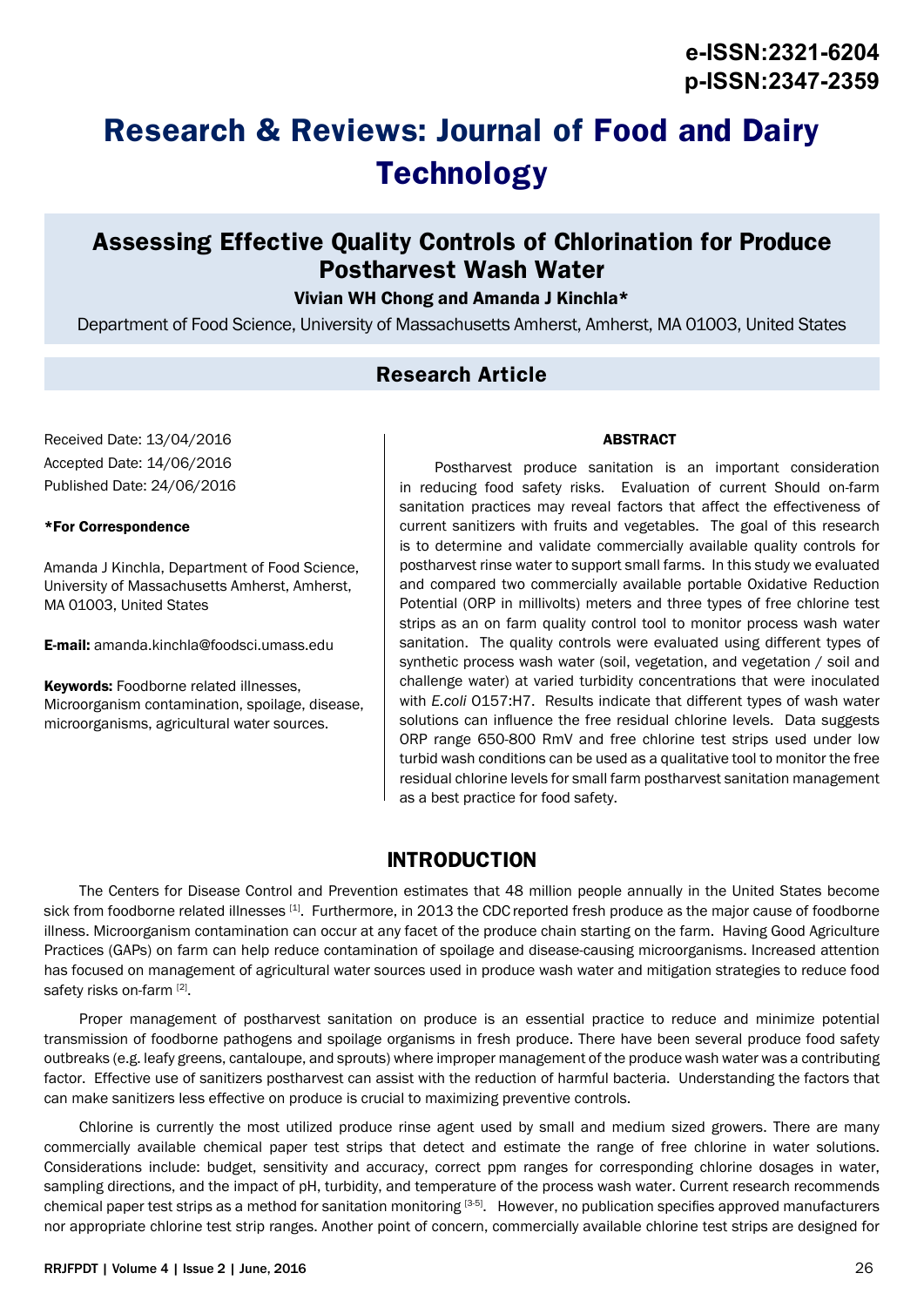pools and clear drinking water which are both filtered of debris compared to grossly turbid process wash water. Paper test strips are not designed for agricultural water applications and their potential for interfering variables.

One major problem with agricultural water is the turbidity due to organic matter and soil. At low and moderate turbidity levels, chlorine test strips give accurate results. High turbidity of suspended solids may interfere with accurate color matches and false measurements. Chlorine test strips are thus a good pre-check practices or for low turbid process water applications since vegetation and debris impact accuracy of readings. Other variables for farmers to consider when choosing a chemical paper test strip include: different manufacturers vary in specificity, increased accuracy and sensitivity increase with price. Good management of sanitation practices follows optimal frequency of changing process wash water based on turbidity level and/or has a second monitoring method of ORP sensor meters during processing following the test strip pre-check [6].

Oxidation-reduction potential (ORP) is an alternative method to measuring direct chlorine concentrations. ORP measures the tendency a chemical species has to acquire electrons. A strong oxidizer draws electrons away from the cell membrane and the destabilized membrane structure collapses leading to cell death. Thus ORP probes measure the antimicrobial potential in millivolts (mV). Research has demonstrated that ORP, contact time, and antimicrobial efficacy are affected by temperature, turbidity, and pH. The optimal pH range for disinfection with chlorine is 6.5-7.5 since lowered pH is correlated with higher percentage of free hypochlorous acid (HOCL)<sup>[3,4]</sup>. ORP offers real-time sanitation monitoring of antimicrobial activity of chlorinated water. Established research has recommended an ORP set point of 650-800 mV as an effective antimicrobial range that reduces spoilage bacteria and pathogens such as *E.coli* and Salmonella in a short contact time of a few seconds [3,4,6].

Small agricultural operations lack the analytical resources and tools necessary to conduct traditional quality control analysis. The objective of this research is to compare and evaluate free chlorine monitoring tools such as commercially available handheld ORP meters and free chlorine paper test strips for effective water sanitation in postharvest wash practices to assist farmers in choosing appropriate water monitoring tools.

## **MATERIALS AND METHODS**

#### Inoculum preparation

A pathogenic strain of Escherichia coli O157:H7 ATCC 43895 was grown overnight in 10 mL of Tryptic Soy Broth (TSB) (Remel Thermo Fisher Scientific, Lenexa, KS, USA ) at 37°C. A 1% inoculum was made with 0.5 mL overnight *E. coli* O157:H7 inoculum transferred into 49.5 mL TSB and incubated at 37°C for 18 hours. After incubation, the 18 culture was centrifuged at 1500 rpm x g for 15 minutes. The cell pellet was re-suspended, washed with Butterfield's phosphate buffer (Hardy Diagnostics, Santa Maria, CA, USA), and centrifuged at 1500 rpm x g for 15 minutes. The final cell pellet was suspended in 5mL of Butterfield's phosphate buffer to obtain an initial cell concentration of 109-1010 CFU/mL determined with a 1.99 OD600 (Spectronic21D UV-Visible spectrophotometer, Milton Roy, Rochester, NY, USA). Final concentration was confirmed by serial dilation plating on Tryptic Soy Agar (TSA) (Remel Thermo Fisher Scientific, Lenexa, KS, USA ) incubated for 24 hours at 37°C.

#### Postharvest process wash water preparation

Different postharvest process wash water was designed to reproduce and simulate small commercial farm conditions. Five process wash water solutions were created as follows: Clean Water; Soil in water; Cucumber suspended solids "SS" in water; Soil and Cucumber "CS" in water; and Organic Challenge water. Different organic matter was added to the treatment wash solutions using ultrapure water (Barnstead Nanopure InfinityTM, Thermo Scientific, Dubuque, IA, USA) to the following turbidities Nephelometric Turbidity Units (NTU): 0 NTU, 25 NTU, 50 NTU. Turbidity was measured using a portable HACH turbidity meter (portable HACH 2100Q Turbidimeter, HACH Company, Loveland, CO, USA).

Topsoil from the University of Massachusetts Agriculture Extension Crops Research and Education Farm (South Deerfield, MA, USA) was collected during the harvest season 2012. The soil was sieved to separate small twigs, insect parts, and rocks from the soil. Resulting finely sieved soil was diluted with ultrapure water to predetermined turbidities and autoclaved. Cucumbers were obtained in bulk from a local commercial market (Amherst, MA, USA). Cucumbers were blended into a puree then sieved and filtered to obtain concentrated cucumber juice. The stock cucumber juice and soil material was then diluted with ultrapure water to 25 NTU or 50 NTU and then autoclaved.

Organic Challenge water with 2.5 g/L total organic carbon (TOC) and 2.5 g/L total dissolved solids (TDS) was used as an extreme case of background interference. The challenge water was prepared by dissolving 2.5 g of sodium chloride (Fisher Scientific, Fair Lawn, NJ, USA) for TDS and 2.5 g of tannic acid (Fisher Science Education, Nazareth, PA, USA) for TOC into 1.0 L of ultrapure water, pH adjusted to 7.0  $\pm$  0.2 with 1 M NaOH (Fisher Scientific, Fair Lawn, NJ, USA)<sup>[7]</sup>. The challenge wash water solutions were autoclaved at 121°C for 15 minutes and cooled to ambient temperature.

#### Inoculum Procedure

Process wash water solutions were exposed to different concentrations of chlorine bleach (Clorox Company, Oakland, CA, USA) at 0 ppm and 50 ppm for 2 minutes before inoculation. Challenge water was exposed to an additional chlorine concentration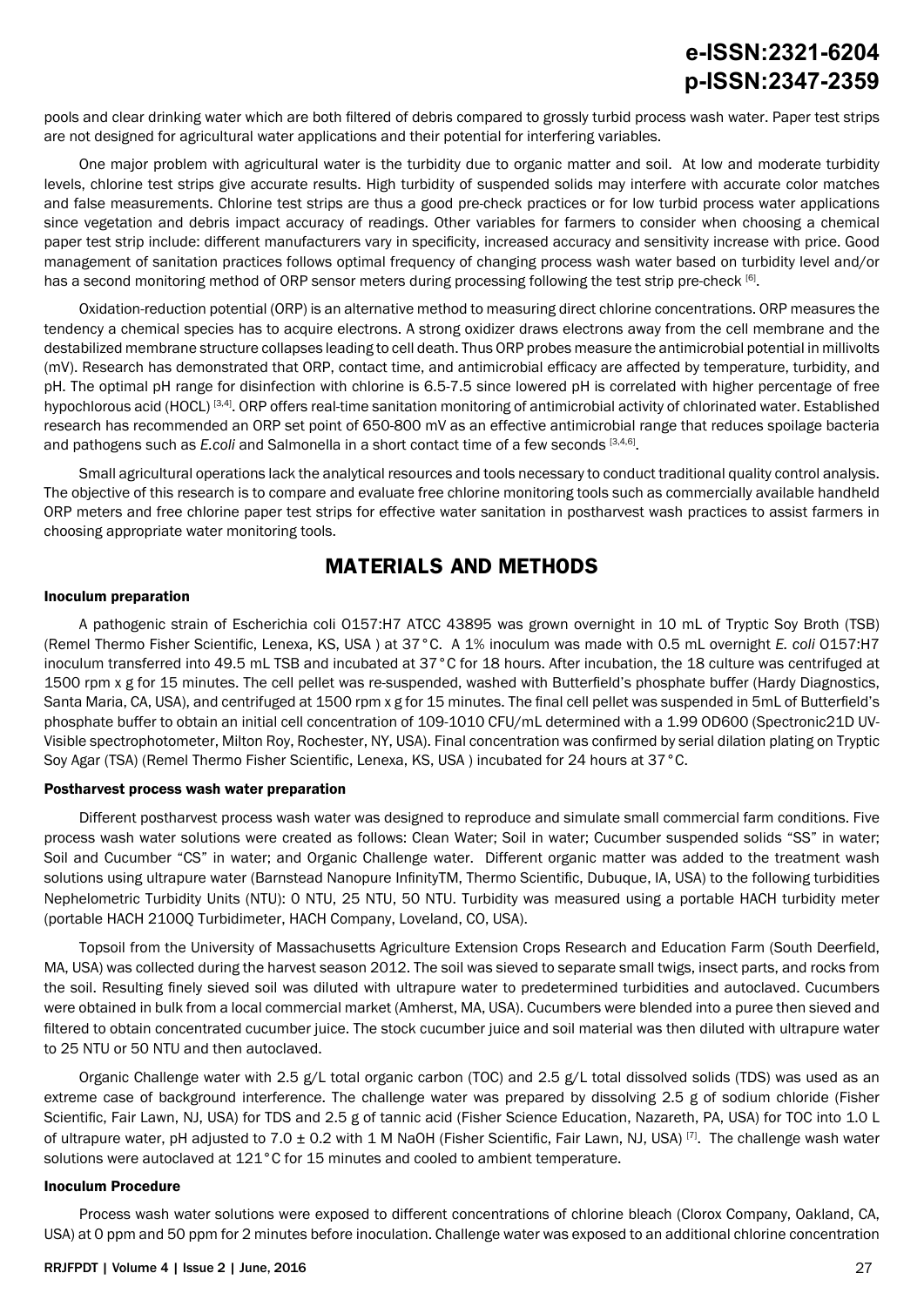of 200 ppm. Chlorine levels were measured using the Water Works Free Chlorine Check Ultra High "Fr1" (Industrial Test Systems, Rock Hill, SC, USA) and LaMotte free chlorine test strip "Fr3" (LaMotte, Chesterton, MD, USA) before inoculation (Figure 1A). "Fr2" was not used since the limit of detection caps at 10 ppm (Figure 1B). The wash solutions were then inoculated to a final concentration of 107 CFU/mL *E. coli* and allowed to homogenously distribute for 2 minutes. Residual free chlorine concentrations were measured with a free chlorine test strips Fr1, Fr2 and Fr3 after inoculation during the 2 minutes. Water samples were immediately neutralized with 100 μl sodium thiosulfate 1 N solution (1N Na2S2O3, Fisher Scientific, Fair Lawn, NJ, USA) [8]. HACH Free & Total Chlorine Test Kit (Model CN-80, HACH Company, Loveland, CO, USA) was used to validate the neutralization process in parallel with non-inoculated process water solutions due to biosafety hazards. Microbial reduction was confirmed with serial dilution plating on TSA incubated for 24 hours at 37°C. The experiment was repeated in triplicate.



Figure 1. Cucumber Matter Affects Free Chlorine Strips Readings.

#### Physicochemical analysis

Oxidation Reduction Potentials (mV), free chlorine concentration (ppm), turbidity (NTU), and temperature were monitored separately without pathogens for biosafety concerns. Samples were continuously agitated using a magnetic bar and stir plate. Readings before and after chlorination were recorded every 30 seconds up to 8 minutes or until measurements stabilized. Free residual chlorine was analyzed in each sample immediately after ORP readings keeping within a maximum 10 minute chlorine exposure window. HACH Free & Total Chlorine Test Kit (Model CN-80, HACH Company, Loveland, CO, USA) was used as the standard of measurement for free chlorine concentrations which follows the Diethyl-p-Phenylenediamine (DPD) method. The DPD method is an industry standard for colorimetric chlorine measurements [3,8-11]. All physicochemical analysis was conducted according to standard protocols and within manufacturers' instructions. Specifications of instruments listed as follows: The two handheld ORP units were: "ORP#1" bench top (Thermo Scientific Orion Star A221 Portable ORP Meter) and "ORP#2" handheld (Eutech Instruments OAKTON Handheld ORPTestr 10) for ORP. The free chlorine test trips evaluated were: Free Chlorine test strips "Fr1" = Water Works Free Chlorine Check Ultra High: #480024 (Industrial Test Systems, Rock Hill, SC, USA); "Fr2" = HF Scientific Free Chlorine Micro Check: # 09940 (Watts Water Technologies Company, Fort Myers, FL, USA); "Fr3" = LaMotte Chlorine Test Papers: #4250-BJ (LaMotte, Chesterton, MD, USA). Analysis was repeated in triplicate. One-way analysis of variance (ANOVA) tests were performed on the ORP data set to determine statistical significance and standard deviations with P < 0.05 representing a significant difference using GraphPad® Software (La Jolla, CA, USA). Free residual chlorine test strips were statistically analyzed using the Fisher's exact test.

### **RESULTS**

#### *E. coli* survival in synthetic process water treated with chlorine bleach

Confirmed residual free chlorine concentrations coincided with a 7.45 ± 0.054 log reduction of *Escherichia coli* O157:H7 ATCC 43895. All solutions with the exception of the Organic Challenge water maintained levels of free chlorine. Soil in water maintained free chlorine levels of 25-50 ppm. Cucumber in water maintained 1.2-11 ppm free chlorine. Mixture of cucumber and soil in water maintained 10-13 ppm free chlorine. All challenge water studies measured 0 ppm free chlorine resulting with no reduction in *Escherichia coli* O157:H7. A full summary of all data collected can be found in (Table 1 and Table 2).

#### Water physicochemical conditions

The physicochemical parameters of ORP and free chlorine concentrations were evaluated in turbid process waters for indications of sanitizer antimicrobial efficacy. Results are summarized in Table 1 & 2.

ORP meters: Portable Orion ORP#1 meter and handheld pocket ORP #2 gave consistent results in process wash water controls and organic matter solutions and the values were not statistically different from each other. ORP measurements of antimicrobial activity was consistent with establish sanitizer activity range of 650-800 mV range [3,6]. The organic matter greatly reduced ORP below threshold while maintaining effective microbial reductions. This reinforces the prevailing research suggestion for a higher ORP operating limit as a safety barrier: if more organic matter had introduced, all the free chlorine would have been inactivated, leaving the process water vulnerable for contamination.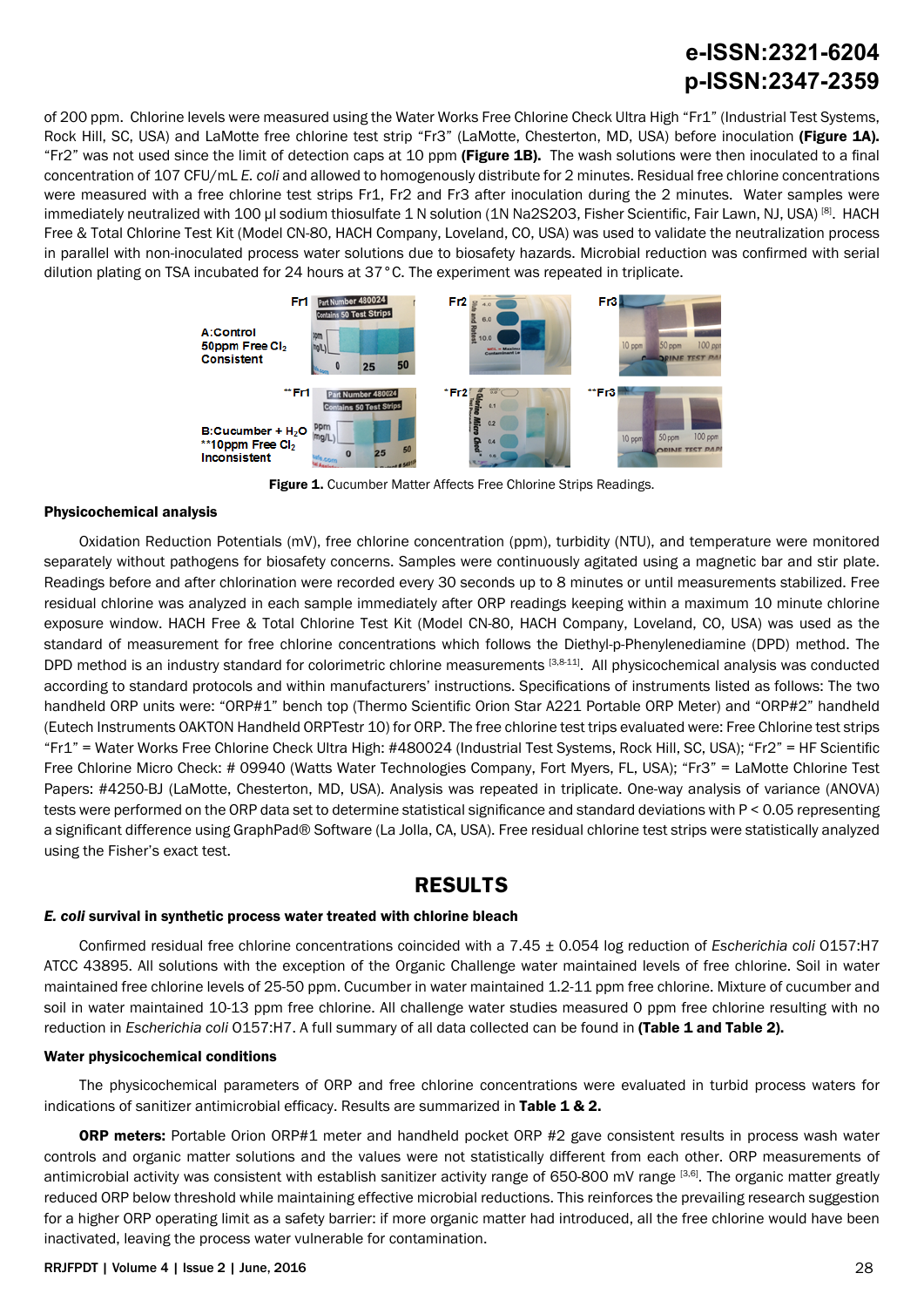Table 1. Comparison of Averaged ORP Measurements with Reduction of E.coli O157:H7 by Free Residual Chlorine Bleach in Organic Matter Wash Solutions.

| Wash                                                                                                                                                 | Sanitizer treatments: NaCIO (ppm) |           | <b>Residual</b><br><b>Free CI</b><br>(Avg HACH) | Target: 650-800 mV |              | E. coli  |  |  |
|------------------------------------------------------------------------------------------------------------------------------------------------------|-----------------------------------|-----------|-------------------------------------------------|--------------------|--------------|----------|--|--|
| <b>Solutions</b>                                                                                                                                     |                                   |           |                                                 | <b>ORP#1</b>       | <b>ORP#2</b> | 0157:H7* |  |  |
| Clean H <sub>20</sub>                                                                                                                                | Water, ONTU                       | 0 ppm     | 0 ppm                                           | $444.9 \pm 45.6$   | $455 \pm 38$ |          |  |  |
|                                                                                                                                                      | Water, 0 NTU                      | 50 ppm    | 50 ppm                                          | $679.5 \pm 45.3$   | $705 \pm 47$ | $+$      |  |  |
| $Soil + H2O$                                                                                                                                         | Soil @ 50 NTU                     | 0 ppm     | 0 ppm                                           | $520.9 \pm 61.2$   | $490 \pm 43$ |          |  |  |
|                                                                                                                                                      | Soil @ 25 NTU                     | 50 ppm    | 25 ppm                                          | $687.0 \pm 26.4$   | $699 \pm 21$ | $+$      |  |  |
|                                                                                                                                                      | Soil @ 50 NTU                     | 50 ppm    | 50 ppm                                          | $708.2 \pm 24.2$   | $718 \pm 20$ | $+$      |  |  |
| Cucumber<br>+ H <sub>20</sub>                                                                                                                        | Cucumber, 50 NTU                  | 0 ppm     | 0 ppm                                           | $344.2 \pm 72.7$   | $315 \pm 26$ |          |  |  |
|                                                                                                                                                      | Cucumber, 25 NTU                  | 50 ppm    | 11 ppm                                          | $822.8 \pm 30.5$   | $824 \pm 21$ | $+$      |  |  |
|                                                                                                                                                      | Cucumber, 50 NTU                  | 50 ppm    | $1.2$ ppm                                       | $573.9 \pm 42.5$   | $556 \pm 18$ | $+$      |  |  |
| Cucumber<br>+ Soil                                                                                                                                   | Cucumber/Soil, 50 NTU             | 0 ppm     | 0 ppm                                           | $375.0 \pm 21.6$   | $362 \pm 48$ |          |  |  |
|                                                                                                                                                      | Cucumber/Soil, 25 NTU             | 50 ppm    | 13 ppm                                          | $764.9 \pm 13.7$   | $781 \pm 18$ | $+$      |  |  |
|                                                                                                                                                      | Cucumber/Soil, 50 NTU             | 50 ppm    | 10 ppm                                          | $833.1 \pm 37.0$   | $816 \pm 15$ | $+$      |  |  |
| Organic<br>Challenge H <sub>20</sub>                                                                                                                 | Challenge water, Oppm CI          | 0 ppm     | 0 ppm                                           | $220.1 \pm 17.2$   | $223 \pm 24$ |          |  |  |
|                                                                                                                                                      | Challenge water, 50ppm Cl         | 50 ppm    | 0 ppm                                           | $209.9 \pm 25.6$   | $224 \pm 31$ |          |  |  |
|                                                                                                                                                      | Challenge water, 200ppm Cl        | $200$ ppm | 0 ppm                                           | $211.8 \pm 1.2$    | $210 \pm 1$  |          |  |  |
| * Indicates survival of E. coli 0157:H7 in a sample wash water solution.<br>$(+)$ Reported > 7 log reduction (CFU/ml), $(-)$ Held a microbial load > |                                   |           |                                                 |                    |              |          |  |  |

7 (log CFU/ml) Table 2. Comparison of Free Chlorine Test Strips in Turbid Organic Matter Wash Solutions (50 NTU).

| <b>Wash Solutions</b>         | Initial chlorine load added to the | <b>Residual Free Chlorine (ppm)</b> |              |          |               |  |
|-------------------------------|------------------------------------|-------------------------------------|--------------|----------|---------------|--|
|                               | process wash water                 | <b>HACH</b>                         | Fr1          | Fr2      | Fr3           |  |
| Clean H <sub>20</sub>         | O                                  | 0 ppm                               | 0            | O        | 0             |  |
|                               | 25ppm                              | 25 ppm                              | 25           | $>10$    | Between 10-50 |  |
|                               | 50ppm                              | 50 ppm                              | 50           | > 10     | 50            |  |
| $Soil + H2O$                  |                                    | 0 ppm                               | 0            | $\Omega$ | $\Omega$      |  |
|                               | 25ppm                              | 25 ppm                              | 25           | > 10     | Between 10-50 |  |
|                               | 50ppm                              | 50 ppm                              | 50           | > 10     | 50            |  |
| Cucumber<br>+ H <sub>20</sub> | O                                  | 0 ppm                               | 0            | $\Omega$ | O             |  |
|                               | 25ppm                              | 4 ppm                               | 50           | 2.0      | 10            |  |
|                               | 50ppm                              | 10 ppm                              | $< 25$       | 0.2      | 50            |  |
| Cucumber<br>+ Soil            | O                                  | 0 ppm                               | $\Omega$     | $\Omega$ | $\Omega$      |  |
|                               | 25ppm                              | 5 ppm                               | < 25         | 2.0      | Between 10-50 |  |
|                               | 50ppm                              | 25 ppm                              | < 25         | 0.6      | 50            |  |
| Organic<br>Challenge H2O      | O                                  | 0 ppm                               | 0            | $\Omega$ | 0             |  |
|                               | 25ppm                              | 0 ppm                               | $\mathsf{O}$ | $\Omega$ | $\Omega$      |  |
|                               | 50ppm                              | 0 ppm                               | 0            | $\Omega$ | $\Omega$      |  |

Each sample was prepared in triplicate for reproducibility. Turbidity was prepared at 50NTU. Ranges for each commercial free residual chlorine test strip (ppm):*FR1: 0, 25, 50, 100.; FR2: 0, 0.1, 0.4, 0.6, 0.8, 1.2, 1.5, 2.0, 2.6, 4.0, 6.0, 10.; FR3: 10, 50, 100, 200.*

Free chlorine Test strips: Commercial test strip data is summarized in Table 2. Without the presence of turbidity, the strips Fr1, Fr2, and Fr3 correlated to the free residual chlorine levels reported by the HACH analysis (see Table 2). Fr1, Fr2, Fr3 (results given in sequential order) measured 0 ppm, 0 ppm, 0 ppm in unchlorinated water and 50 ppm, >10 ppm, 50 ppm in chlorinated 50 ppm control clean water. When soil was introduced to the water, all 3 commercial test strips performed to their manufactured ranges and were consistent with the HACH control measurements. Soil Water prepared with 25 ppm at 50 NTU correlated with the response capabilities of the commercial strips, FR1: 25 ppm, FR2: >10 ppm, and FR3: between 10-50 ppm. However, the presence of cucumber matter in the wash solutions make a significant difference in the ability of the test strips to accurately detect free residual chlorine levels. A residual level of 4 ppm free chlorine in Cucumber Water produced FR1: 50 ppm, FR2: 2.0 ppm, and FR3: 10 ppm readings; all 3 test strips failed to correlate to the HACH reading of 4 ppm. At residual level of 10 ppm free chlorine in Cucumber Water from the HACH results produced FR1: <25 ppm, Fr2: 0.2 ppm, and Fr3: 50 ppm; suggesting that Fr1 was a match, Fr2 and Fr3 non-match compared to the HACH reading. Cucumber and Soil process wash water gave inconsistent results when compared to the HACH residual control measurements. A residual level of 5 ppm free chlorine in Cucumber Soil Water produced <25 ppm, 2.0 ppm and between 10-50 ppm; Fr1 was match, Fr2 and Fr3 non-match. A residual level of 25 ppm free chlorine in Cucumber Soil water produced <25 ppm, 0.6 ppm, and 50 ppm; all 3 test strips did not match the HACH reading of 25 ppm of free residual chlorine. Organic Challenge water as previously stated inactivated all available free chlorine to 0 ppm. All 3 test strips produce corresponding measurements 0 ppm, 0 ppm, and 0 ppm, which was consistent with the HACH control measurements of 0 ppm.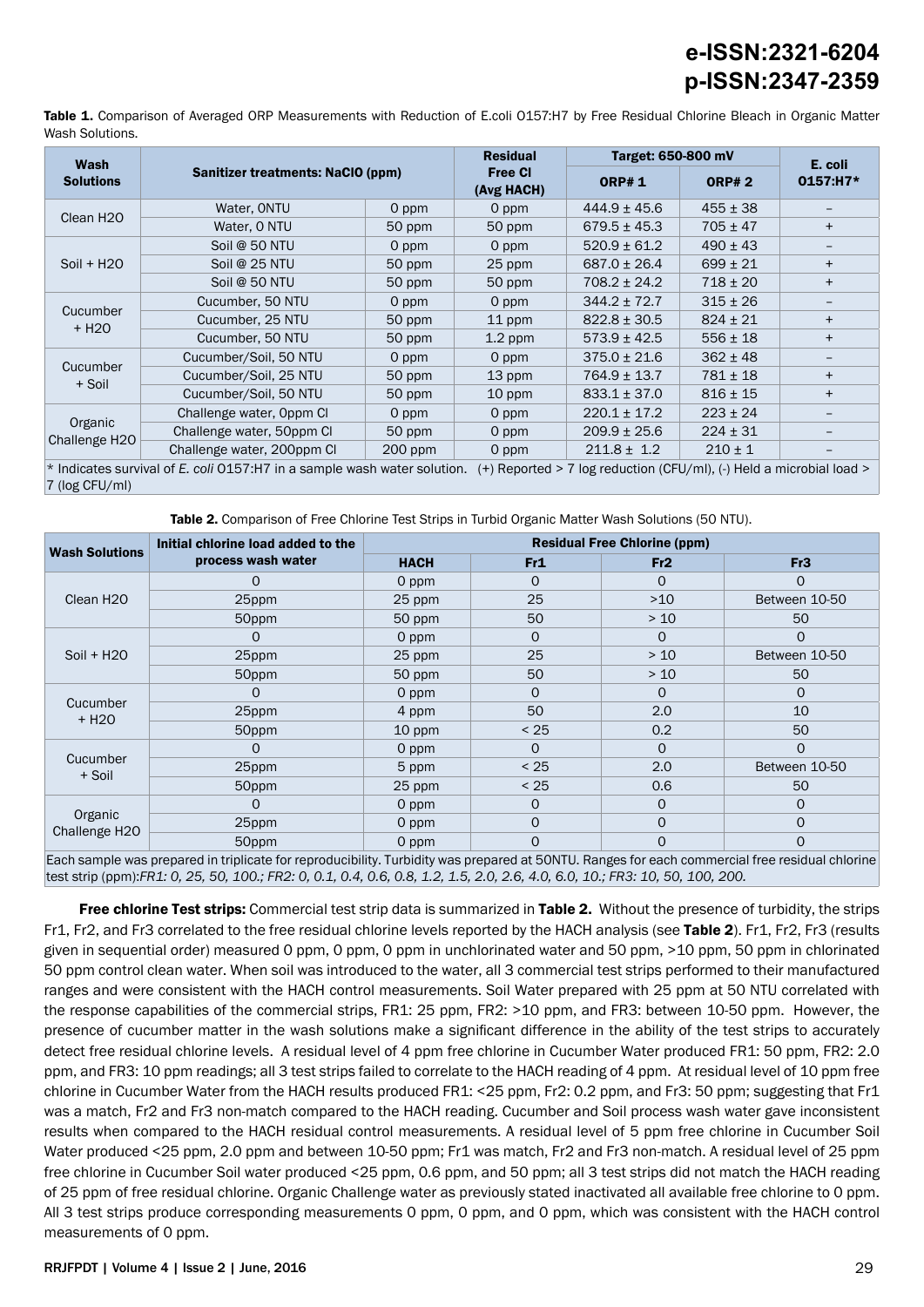#### Water microbiological quality

The low turbidity water (0NTU) with free residual chlorine concentration of 50 ppm measured ORP 680.7-701 mV. Water with increased turbidity of soil 50 NTU at 50 ppm free residual chlorine measured 717-718.8 mV; cucumber 50 NTU at 1.2 ppm measured 584.3-560 mV; and cucumber and soil 50 NTU at 10 ppm measured 816-833.1 mV. In all cases, except Organic Challenge water, the presence of free chlorine of at least 1.2 ppm-50 ppm in turbid wash water demonstrated greater than a 7 log reduction of pathogenic *E.coli* O157:H7 ATCC 43895.

### **DISCUSSION**

The results shown in Table 1 demonstrate that high turbidity in process wash water correlate with low free residual chlorine concentrations in the cucumber based wash solutions. This is consistent with other research findings that organic loads and suspended solids interfere with sanitizer antimicrobial activity [3,4,6,8,12-14]. A reduction of *E.coli* O157:H7 occurred when ORP readings and free residual chlorine readings indicated the presence of active free residual chlorine level was confirmed. This is consistent with other research where *E.coli* O157:H7, Non-O157 STEC, and Salmonella were reduced by 4.5 log CFU/mL in presence of free chlorine [14]. The presence of free chlorine in this research reduced *E.coli* O157:H7 ATCC 43895 suspended in various turbid wash solutions. Portable ORP meters gave consistent results in control and organic matter solutions. The reduction of *E.coli* corroborated to ORP value as a monitoring tool indicating effective sanitizer activity when within 650-800 mV range. Results in Table 1 indicate that 580 mV approximates the true minimum critical limit with 1.2 ppm free residual chlorine having effective antimicrobial activity. However, any increase turbidity would inactivate the low 1.2 ppm free chlorine. As a good agricultural practice, it is recommended that the chlorine sanitizer be maintained within the industry reported range of 650-800 mV to ensure food safety. Chlorine loses disinfection strength rapidly with the introduction of organic matter leading to greater potential of pathogen survival.

It is recommended to maintain the ORP value between 650-700 mV to maintain antimicrobial activity <sup>[4]</sup>. As seen in Suslow <sup>[6]</sup>, organic load and chlorine concentration affects the readings of ORP. A comparison of different organic matter was performed on its effects on ORP. Clean Water with no chlorine measured and average of 444.5- 455 mV; with added 50 ppm bleach the ORP increased to an average of 680.7-701 mV. In the presence of soil, water with no chlorine averaged 475.3-457 mV similar in range with Clean Water. Soil water with chlorine added increased ORP levels. Soil water samples compared to the Control Clean water demonstrates that soil as an organic matter model does not interfere with free chlorine and ORP at the predetermined turbidity levels.

Cucumber water with no chlorine measured a low 303-350.0 mV. 25 NTU Cucumber water measured 11 ppm free chlorine with 830-834.9 mV. Fifty NTU Cucumber water measured 1.2 ppm free chlorine equated to a low 560-584.3 mV. Cucumber solids had a greater effect on inactivating free chlorine ions than soil matter in ORP measurements.

Chemical water test strips is a practical quick method of checking free chlorine levels. Results from Table 2 demonstrate commercial test strips can be used accurately in process water that is clear, low turbid, and contain soil suspended solids. However, wash water samples with higher organic load indicate that different organic material can interfere with free chlorine strip accuracy. Cucumber solids in the water interfered with accuracy of the test. The blue or purple color change to corresponding legend did not match the measurements of the HACH control reading and thus provided false measurements. Cucumber vegetation had a greater impact to the accuracy of ORP and chemical test strip readings.

The Organic Challenge water was a method of controlling a known type of suspended solids in the water [7]. The total dissolved solids completely inactivated extreme range of sanitizer 50-200 ppm chlorine. Further investigation is needed to establish a method for organic matter since type of suspended solids in synthetic process water produce varied results.

### **CONCLUSION**

Our results showed that an increase in produce particulate, such as cucumber matter, in the wash water has an impact on the free residual chlorine levels. When used in high organic loaded wash water, commercially available ORP and free chlorine commercial test strip can result in inconsistent readings. Both ORP meters and paper test strips indicated antimicrobial activity of chlorinated water when compared to the HACH colorimetric control, so if there is inconsistent reading with high turbid vegetative process water than farmers can have a false sense of safety security. Test strips are an inexpensive, easy-to-use and rapid method to monitor free chlorine, but should be used as a qualitative tool for monitoring quality and not as a quantitative method.

As demonstrated in this research the presence of free residual chlorine will reduce microbial contamination. As a good agricultural practice, it is recommended that a sanitizer, such as sodium hypochlorite, be added to the recycled water sources used to wash produce. In small scale farm operations, commercially available quality control tools such as an ORP hand held unit or free chlorine test strips can be used as a qualitative assess that there is free residual chlorine present to reduce the risk of pathogenic contamination.

The use of chlorine sanitizer in produce wash water can help to significantly reduce food safety risk. Handheld ORP units